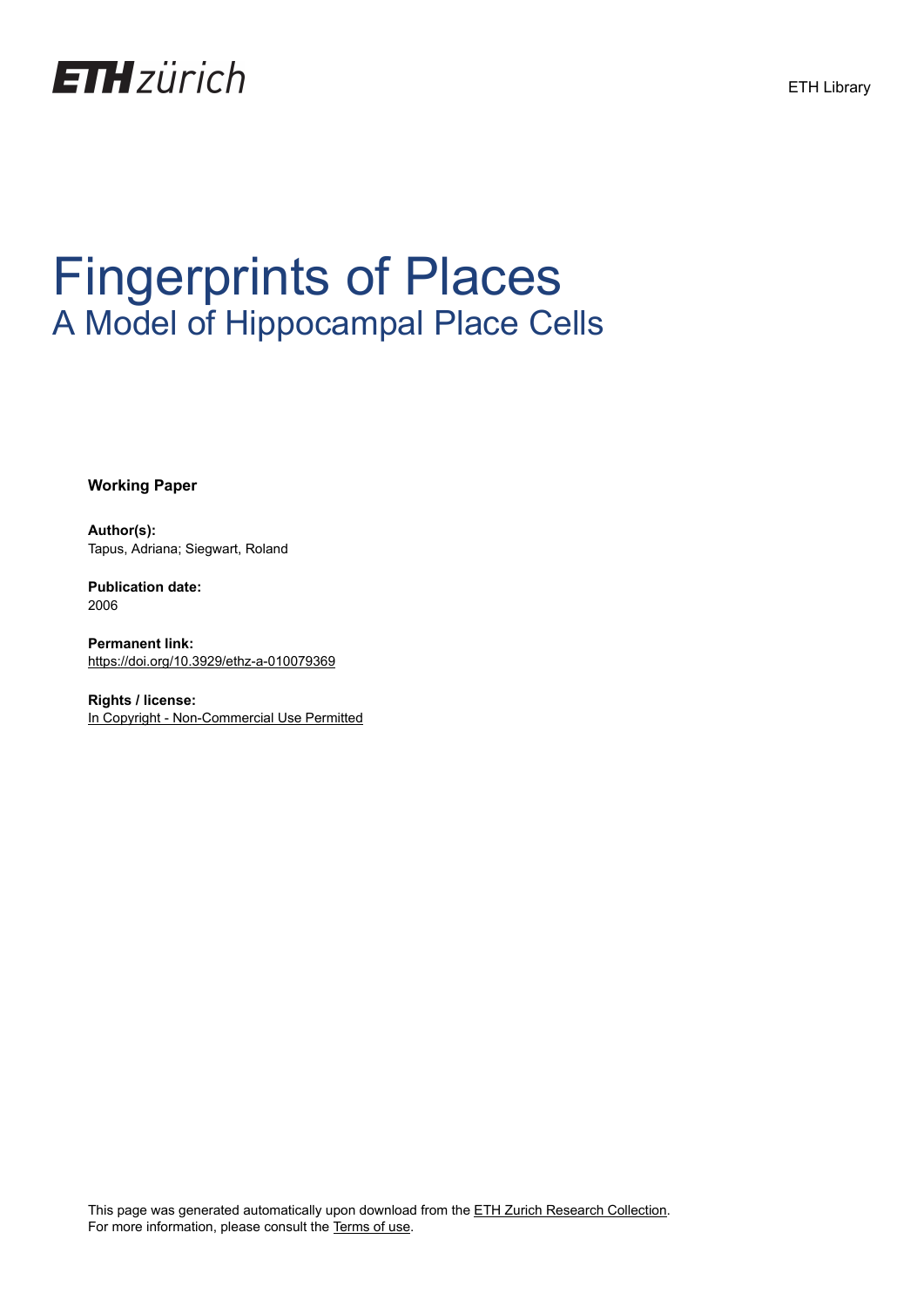## Fingerprints of Places: A Model of Hippocampal Place Cells

Adriana Tapus†

*Ecole Polytechnique Fédérale de Lausanne (EPFL) Ecole Polytechnique Fédérale de Lausanne (EPFL) Autonomous Systems Lab Autonomous Systems Lab* 

*Abstract* **- The undeniable trend of research in robotics is to endow robots with the capability of understanding the world we are in, thus permitting them to help us and to be a part of our lives. In this paper we address the problem of autonomous navigation seen from the neuroscience and the robotics point of view. A new cognitive navigation system is presented. It combines local features (i.e. visual and distance cues) in a unique structure – the "***fingerprint of a place"* **– that permits encoding of a huge amount of place-related information and results in a consistent, compact and distinctive representation. Overall, the results suggest that a process of fingerprint matching can efficiently determine the orientation, the location within the environment, and the construction of the map, and may play a role in the emerging of spatial representations in the hippocampus.** 

*Index Terms – fingerprints of places, topological navigation, cognitive mapping* 

### I. INTRODUCTION

The undeniable trend of research in robotics is to endow robots with the capability of understanding the world we are in, thus permitting them to help us and to be a part of our lives. An ideal companion-robot should be designed to feature sufficiently complex cognitive capabilities permitting it to understand and to interact with the environment, to exhibit social behaviour, and to focus its attention and communicate with people.

In all our daily behaviours, the space we are living and moving in plays a crucial role. Many neurophysiologists dedicate their work to understand how our brain can create internal representations of the physical space. Both neurobiologists and robotics specialists are interested in understanding the animal behaviour and their capacity to learn and to use their knowledge of the spatial representation in order to navigate. The state of the robot can be represented in a qualitative manner, similar to the way humans do it. The information can be stored as cognitive maps – term introduced for the first time in [12] – which permit an encoding of the spatial relations between

l

Roland Siegwart

*1015, Lausanne, Switzerland 1015, Lausanne, Switzerland*  adriana.tapus@ieee.org roland.siegwart@epfl.ch

> relevant locations in the environment. This has led to the concept of topological representation. The topological map can be viewed as a graph of places, where at each node the information concerning the visible landmarks and the way to reach other places, connected to it, is stored. The topological representation is compact and allows high-level symbolic reasoning for planning.

> Several methods, each with its advantages and drawbacks, have been proposed to construct maps in the framework of autonomous robot navigation, from precise geometric maps based on raw data or lines to purely topological maps using symbolic descriptions.

#### II. FINGERPRINTS OF PLACES: SPATIAL COGNITION

 Representing and interpreting a scene from the environment is a hard task. Humans use various sensory cues to extract crucial information from the environment. This is processed in the cortex of the brain in order to obtain a high-level representation of what has been perceived. Intuitively, it appears that humans represent knowledge in a hierarchical fashion. With a view of having robots as companion of humans, we are motivated towards developing a knowledge representation system along the lines of what we know about us. While recent research has shown interesting results, we are still far from having concepts and algorithms that represent and interpret space, coping with the complexity of the environment.

 The seminal discovery of place cells, by O'Keefe and Dostrovsky [6], in the rat hippocampus – cells whose firing pattern is dependent on the location of the animal in the environment – led to the idea that the hippocampus works as a cognitive map of space [7]. It was shown in [1] (for a review see e.g. [8]) that the lesion of the hippocampus impairs the performance of rodents in a wide variety of spatial tasks indicating a role of the hippocampus in mapbased navigation.

<sup>†</sup> Adriana Tapus was with Ecole Polytechnique Fédérale de Lausannne, 1015-CH. She is now with the Robotics Research Lab / Interaction Lab, Computer Science Department, University of Southern California, Los Angeles, USA; e-mail: adriana.tapus@ieee.org.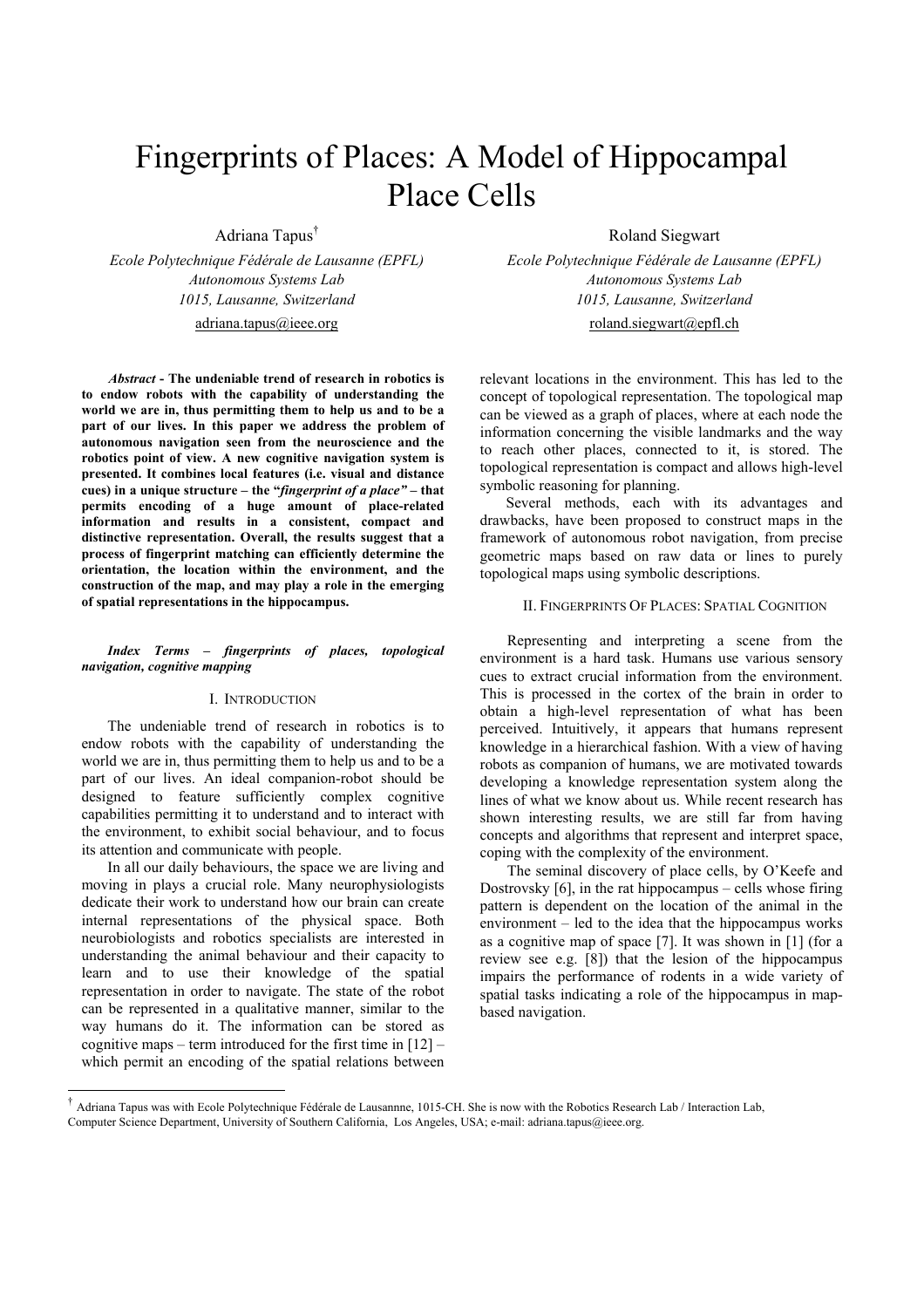

Figure 1: Fingerprint generation. (a) panoramic image with the vertical edges and color patches detected, denoted by 'v' and 'A'...'P', respectively; (b) laser scan with extracted corners 'c'; (c) the first three images depict the position (0 to 360°) of the colors (I-light blue, B- orange and E-light green), vertical edges and corners, respectively. The forth image describes the correspondence between the vertical edge features and the corner features. By regrouping all these results together and by adding the empty space features, the final fingerprint is: cIfvnvcvfnvvncvnncvBnvBccE

 The *fingerprint of a place* concept [4] is used here to represent the environment in a qualitative manner. We propose to organize spatial maps in cognitive graphs, in which the *fingerprints of places* represent the nodes. This may be seen as a possible mechanism for the emergence of place cells. The computational model describes how a mobile agent can efficiently navigate in the environment, by using an internal spatial representation (similar to some extent to hippocampal place cells). The fingerprints of places are used for spatial cognition. By combining the information from all sensors available to the robot, they reduce perceptual aliasing and improve the distinctiveness of places. A fingerprint of a place is a circular list of features, where the ordering of the set matches the relative ordering of the features around the robot. We denote the fingerprint sequence using a list of characters, where each character represents an instance of a specific feature type. Omnidirectional sensors are preferred because the orientation as well as the position of the robot may not be known a priori. In this work, we choose to extract color patches and vertical edges from visual information and corners (i.e. extremity of line-segments) from laser scanner. The letter ′v′ is used to characterize an edge, the letters ′A′,′B′,′C′,...,′P′ to represent hue bins and the letter ′c′ to characterize a corner feature. A gap between features is also denoted by the character ′n′ in the sequence, providing the angular distance between the features, which is some kind of very rough metric information. More details about the fingerprint concept can be found in [4].

 A fingerprint is associated to each distinctive place within the environment and so the result given by the fingerprint matching algorithm (Global Alignment[5] with Uncertainty[11]) is strongly linked to the location of the mobile agent in the environment, giving high or the highest probability to the correct place associated to the fingerprint. The firing of place cells units can be seen as the manifestation of fingerprint matching. The closer to the center of the place field the animal is, the higher the rate of neural firing. Similarly, the nearer the new observation of the robot (i.e. the new observed fingerprint) will be with respect to the registered (learned) place (i.e. a known fingerprint), the higher the probability of the mobile agent of being in an already explored place.

 One of the main issues in topological map building is to detect when a new node should be added in the map. Our approach is based directly on the differences in the perceived features. Instead of adding a new node in the map by following some fixed rules (e.g. distance, topology) that limit the approach to indoor or outdoor environments, our method introduces a new node into the map whenever an important change in the environment occurs. This is possible using the fingerprints of places. A heuristic is applied to compare whether a new location is similar to the last one that has been mapped. A node is composed of several similar fingerprints that will be regrouped at the end in a mean fingerprint. The value of the threshold is determined experimentally. The incremental nature of the approach permits incremental additions to the map and yields the most up-to-date map at any time. By choosing a suitable threshold the mean fingerprint enables clustering of places in nodes. In this way, the mean fingerprints are analogous with the hippocampal place fields  $[10]$ .

 In order to validate our model experimentally, we have tested it with a real autonomous mobile robot. The mobile agent continuously interacted with the environment and thereby accumulated information about its space. Thus, an